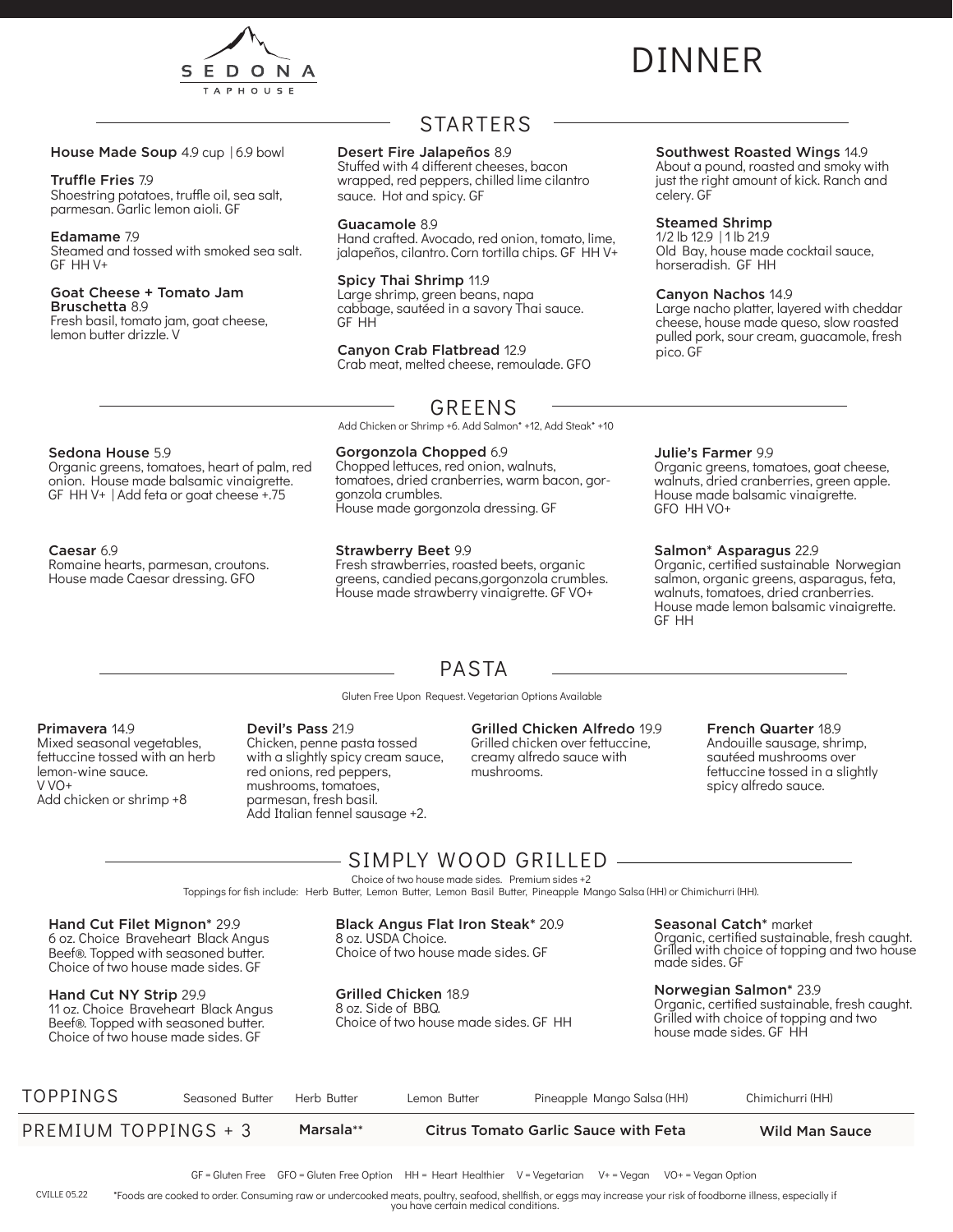### HOUSE SPECIALTIES

Antibiotic free, hormone free, cage free poultry. Organic, sustainable, antibiotic free salmon. Braveheart Black Angus Beef®.

#### Chicken Marsala 19.9

8 oz. Topped with our house made Marsala sauce and sautéed portabella mushrooms. Garlic whipped potatoes and steamed broccoli. GF

#### Chuckawalla Chicken 17.9

8 oz. Topped with melted goat cheese, sun-dried tomatoes and a citrus garlic sauce. Garlic whipped potatoes and grilled asparagus. GF

#### Roman Parmesan Crusted Chicken 19.9

Pan fried, panko and cheese crusted. Topped with an Italian salsa and melted mozzarella. Roasted Brussels sprouts and garlic whipped potatoes.

#### Bourbon Pork Chop 19.9

8 oz. bone-in and brushed with house made bourbon glaze. Garlic whipped potatoes and steamed broccoli.

#### Land + Sea 26.9

8 oz. Choice Black Angus flat iron\*, 3 crab stuffed shrimp, lemon butter. Garlic whipped potatoes and steamed spinach. GF

#### Palo Verde Salmon 25.9

Certified Sustainable. Grilled, topped with house made citrus, tomato and garlic sauce with feta. Garlic whipped potatoes and spinach. GF

#### Crab Stuffed Shrimp 23.9

Large shrimp stuffed with jumbo lump crab meat, fresh spinach, lemon butter, garlic whipped potatoes. GF

#### Sedona Crab Cakes 24.9

Two 4 oz, 'no filler' jumbo lump crab cakes with house made remoulade. Garlic whipped potatoes and Southwest corn. GF Lite Option - one crab cake | 15.9

#### Seared Scallops 25.9

Large scallops topped with lemon butter. Garlic whipped potatoes and Southwest corn. GF

### HANDHELDS

All burgers served with choice of side. Add cherry-wood bacon or over easy egg\* +2. Gluten Free Bun +1

#### STH Burger 14.9

7 oz. Wagyu beef\*, pepper jack cheese, jicama slaw, sweet chili glaze, toasted potato bun. GFO

#### The Beyond Burger 13.9

Plant-based veggie burger, American cheese, greens, tomato, red onion, house made sauce, toasted potato bun. GFO VO+

#### Hangover Burger 14.9

7 oz. Wagyu beef\*, American cheese, bacon, over easy egg\*, house made sauce, caramelized onions, toasted potato bun. GFO

#### Cheeseburger 11.9

7 oz. Wagyu beef\*, romaine, tomato, red onion, pickles, choice of cheese, toasted potato bun. GFO

#### Prime Rib 12.9

Sautéed mushrooms, caramelized onions, fontina cheese, horseradish sauce, toasted artisan roll. Served with natural au jus. GFO

### FLATBREADS

#### South Rim Shrimp Shrimp, mozzarella, parmesan. fresh pico, avocado, cilantro. GFO 7.9

Italiano Italian fennel sausage, mozzarella, parmesan, fresh basil. GFO 7.9

BBQ Chicken Chicken, BBQ sauce, melted mozzarella, red onion. GFO 7.9

Margherita Fresh basil, olive oil, garlic, tomato, fresh mozzarella, parmesan, balsamic reduction glaze. GFO V 7.9

Goat Cheese + Basil Goat cheese, mozzarella, parmesan, fresh basil. GFO 7.9

### SLIDERS

'Kobe Beef' Wagyu beef, cheddar cheese, house made sauce, caramelized onions. With greens. 9

Crab Cake House made, remoulade, greens, red onion. With greens. 11

Salmon Organic, certified sustainable salmon, greens, tomato, red onion, chimi aioli. With greens. 13

Dixie Smoked pulled pork and house made jicama slaw. With greens. g

### SIDES

All sides are GF except Seasonal Squash Couscous. \*\*Indicates a premium side.

| $+3$ | <b>Grilled Asparagus</b>        | $+3$ | <b>Grilled Vegetables</b>         | $+5$ |
|------|---------------------------------|------|-----------------------------------|------|
| $+3$ | Fruit                           | $+3$ | <b>Sweet Potato Fries**</b>       | $+5$ |
| $+3$ | <b>Southwest Corn</b>           | $+3$ | <b>Roasted Brussels Sprouts**</b> | $+5$ |
|      | <b>Seasonal Squash Couscous</b> | $+3$ |                                   |      |
|      |                                 |      |                                   |      |

\*Consuming raw or undercooked meats, poultry, seafood, shellfish, or eggs may increase your risk of foodborne illness, especially if you have certain medical conditions. If you have a

food allergy, please speak to the owner, manager, chef or your server.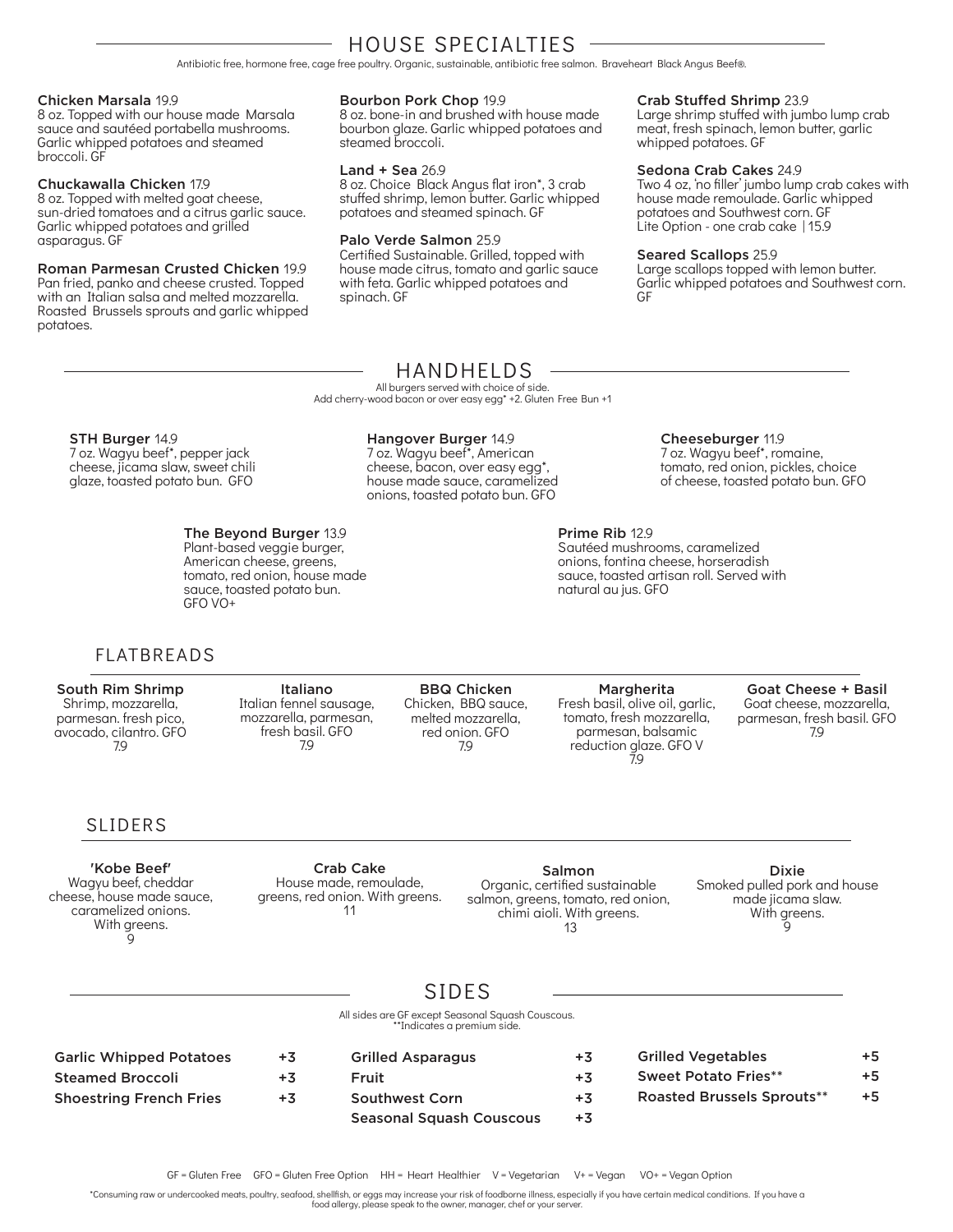### WINE

HOUSE 6 Chardonnay, Pinot Grigio, Pinot Noir, Cabernet Sauvignon.

| WHITE                    | Villa Pozzi Moscato<br><b>Heinz Eifel Riesling</b><br><b>Brancott Sauvignon Blanc</b><br><b>Barone Fini Pinot Grigio</b><br><b>Barboursville Pinot Grigio</b><br>Sartori Di Verona Pinot Grigio<br>Ærena Chardonnay<br><b>Hess Select Chardonnay</b><br>Kenwood 'Yulupa' Chardonnay                                                  | Sicily, Italy<br>Germany<br>Marlborough, New Zealand<br>Trentino-Alto Adige, Italy<br>Virginia<br>Veneto, Italy<br>California<br>California<br>Monterey, California       | 8 31<br>8   31<br>9 35<br>8   31<br>10   39<br>7 27<br>10   39<br>32<br>8 31            |
|--------------------------|--------------------------------------------------------------------------------------------------------------------------------------------------------------------------------------------------------------------------------------------------------------------------------------------------------------------------------------|---------------------------------------------------------------------------------------------------------------------------------------------------------------------------|-----------------------------------------------------------------------------------------|
| RED                      | <b>Angeline Pinot Noir</b><br>La Madeline Cabernet-Merlot<br>Trapiche Malbec, Oak Cask<br><b>Portillo Malbec</b><br>Zuccardi 'Serie A' Malbec<br>Cousiño-Macul Antiguas Reservas Merlot<br>Cousiño-Macul Antiguas Riserva<br><b>Cabernet Sauvignon</b><br>Josh Cellars Cabernet Sauvignon<br><b>Barboursville Cabernet Sauvignon</b> | California<br>Pays d'Oc, France<br>Mendoza, Argentina<br>Mendoza, Argentina<br>Mendoza, Argentina<br>Maipo Valley, Chile<br>Maipo Valley, Chile<br>California<br>Virginia | $8 \mid 31$<br>8 31<br>$8 \mid 31$<br>39<br>10   39<br>8 31<br>10 39<br>9 35<br>10   39 |
| É<br>S<br>R <sup>O</sup> | Los Dos<br>Meiomi<br>Fleur de Mer<br><b>Dibon Cava Brut</b>                                                                                                                                                                                                                                                                          | Campo de Borja, Spain<br>California<br>Provence, France<br>Spain                                                                                                          | 7 27<br>9 35<br>45<br>44                                                                |
| SPARKLING                | Maschio Prosecco<br>Mumm Sparkling Rosé<br>Mumm Napa Brut Prestige<br><b>Veuve Cliquot 'Yellow Label'</b>                                                                                                                                                                                                                            | Veneto, Italy<br>Napa Valley, California<br>Napa Valley, California<br>Champagne, France                                                                                  | 9<br>49<br>49<br>90                                                                     |
|                          | WINES OF INTEREST<br>Stintson Vineyards Sauvignon Blanc<br>La Crema Pinot Noir                                                                                                                                                                                                                                                       | Charlottesville, Virginia<br>Sonoma, California                                                                                                                           | 36<br>54                                                                                |

| La Crema Pinot Noir        | Sonoma, California |
|----------------------------|--------------------|
| Kenwood Jack London Merlot | Sonoma. California |

46

 $\sim$ 

| RESERVE SELECTION                     |                          |     |
|---------------------------------------|--------------------------|-----|
| Beringer 'Private Reserve' Chardonnay | Napa Valley, California, | 80. |
| Erath Pinot Noir Resplendent          | Oregon                   | 52  |
| Peju Cabernet Sauvignon               | Napa Valley, California  | 90. |